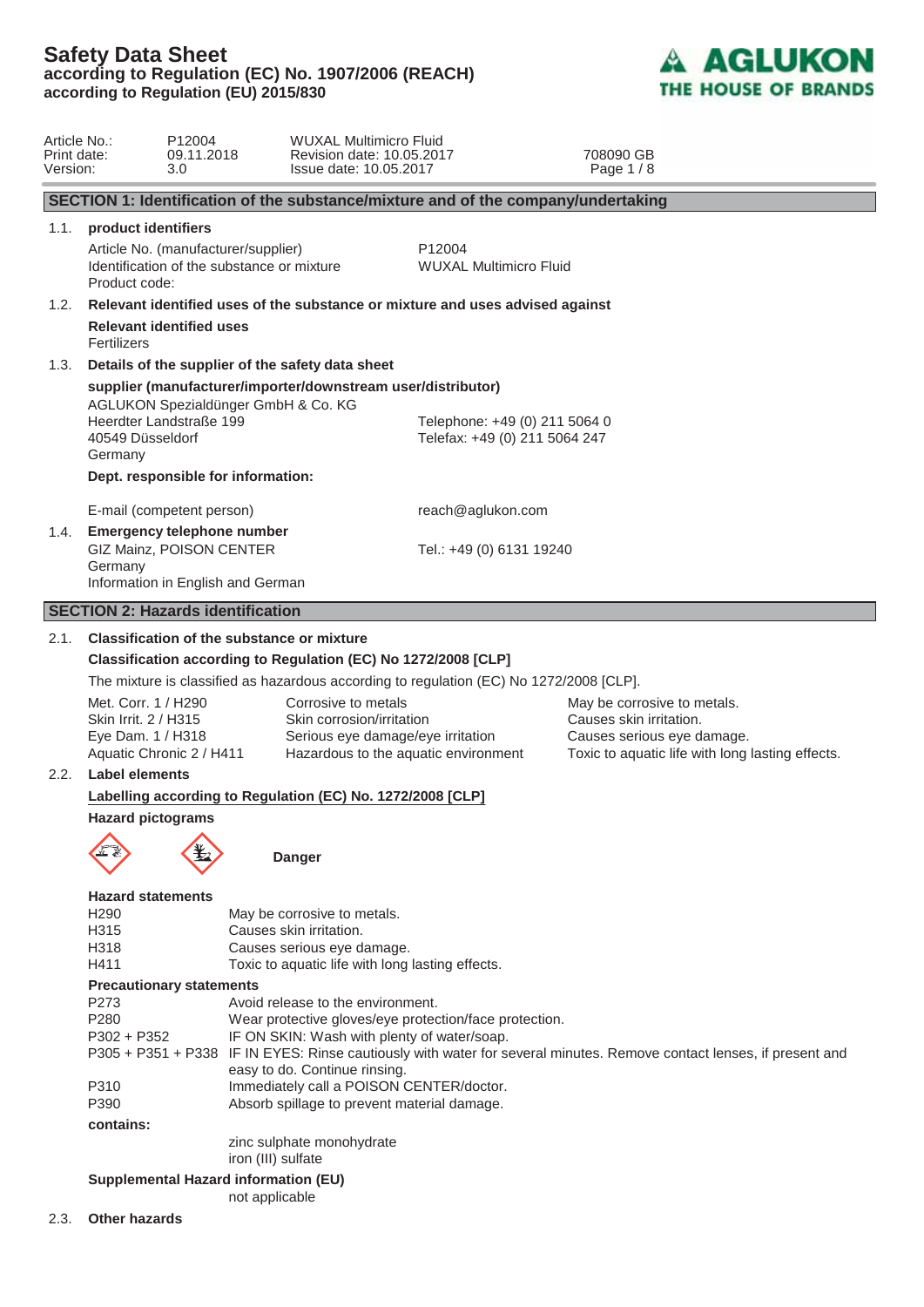

 $10 < 15$ 

 $1 < 2$ 

| Article No.:<br>Print date:<br>Version: | P12004<br>09.11.2018<br>3.0 | WUXAL Multimicro Fluid<br>Revision date: 10.05.2017<br>Issue date: 10.05.2017 | 708090 GB<br>Page $2/8$ |  |
|-----------------------------------------|-----------------------------|-------------------------------------------------------------------------------|-------------------------|--|
|-----------------------------------------|-----------------------------|-------------------------------------------------------------------------------|-------------------------|--|

The substances in the mixture do not meet the PBT/vPvB criteria according to REACH, annex XIII.

## **SECTION 3: Composition / information on ingredients**

#### 3.2. **Mixtures**

**Product description / chemical characterization**

**Description**

**Hazardous ingredients**

| <b>Hazardous ingredients</b>            |                                                                                                                                                                      |         |
|-----------------------------------------|----------------------------------------------------------------------------------------------------------------------------------------------------------------------|---------|
|                                         | Classification according to Regulation (EC) No 1272/2008 [CLP]                                                                                                       |         |
| EC No.<br>CAS No.<br><b>INDEX No.</b>   | <b>REACH No.</b><br><b>Chemical name</b><br><b>classification // Remark</b>                                                                                          | Wt $\%$ |
| 231-793-3<br>7446-19-7<br>030-006-00-9  | 01-2119474684-27-XXXX<br>zinc sulphate monohydrate<br>Acute Tox. 4 H302 / Eye Dam. 1 H318 / Aquatic Acute 1 H400 / Aquatic<br>Chronic 1 H410                         | 3 < 5   |
| 233-072-9<br>15244-10-7                 | iron (III) sulfate<br>Acute Tox. 4 H302 / Skin Irrit. 2 H315 / Eye Dam. 1 H318                                                                                       | 5 < 8   |
| 232-089-9<br>10034-96-5<br>025-003-00-4 | 01-2119456624-35-XXXX<br>manganese sulphate monohydrate<br>Eye Dam. 1 H318 / STOT RE 2 H373 / Aquatic Chronic 2 H411                                                 | 3 < 5   |
| 231-847-6<br>7758-98-7<br>029-004-00-0  | 01-2119520566-40-XXXX<br>copper sulphate pentahydrate<br>Acute Tox. 4 H302 / Eye Dam. 1 H318 / Aquatic Acute 1 H400 (M = 10) /<br>Aquatic Chronic 1 H410 ( $M = 1$ ) | 2 < 2.5 |
| 201-069-1                               | 01-2119457026-42-XXXX                                                                                                                                                |         |

## **Additional information**

5949-29-1

233-139-2 10043-35-3 005-007-00-2

Full text of classification: see section 16

#### **SECTION 4: First aid measures**

#### 4.1. **Description of first aid measures**

#### **General information**

In all cases of doubt, or when symptoms persist, seek medical advice.

citric acid monohydrate Eye Irrit. 2 H319

boric acid

01-2119486683-25-XXXX

#### **In case of inhalation**

Remove casualty to fresh air and keep warm and at rest. In case of respiratory tract irritation, consult a physician.

#### **Following skin contact**

Take off immediately all contaminated clothing. After contact with skin, wash immediately with plenty of water and soap.

Repr. 1B H360FD // This substance has been listed as SVHC (substance of very high concern) in the Candidate List according to Article 59 of REACH.

#### **After eye contact**

Rinse cautiously with water for several minutes. Remove contact lenses, if present and easy to do. Continue rinsing. Seek medical advice immediately.

### **After ingestion**

Rinse mouth thoroughly with water. Seek medical advice immediately. Keep victim calm.

- 4.2. **Most important symptoms and effects, both acute and delayed** No known symptoms to date.
- 4.3. **Indication of any immediate medical attention and special treatment needed** Treat symptomatically.

#### **SECTION 5: Firefighting measures**

### 5.1. **Extinguishing media**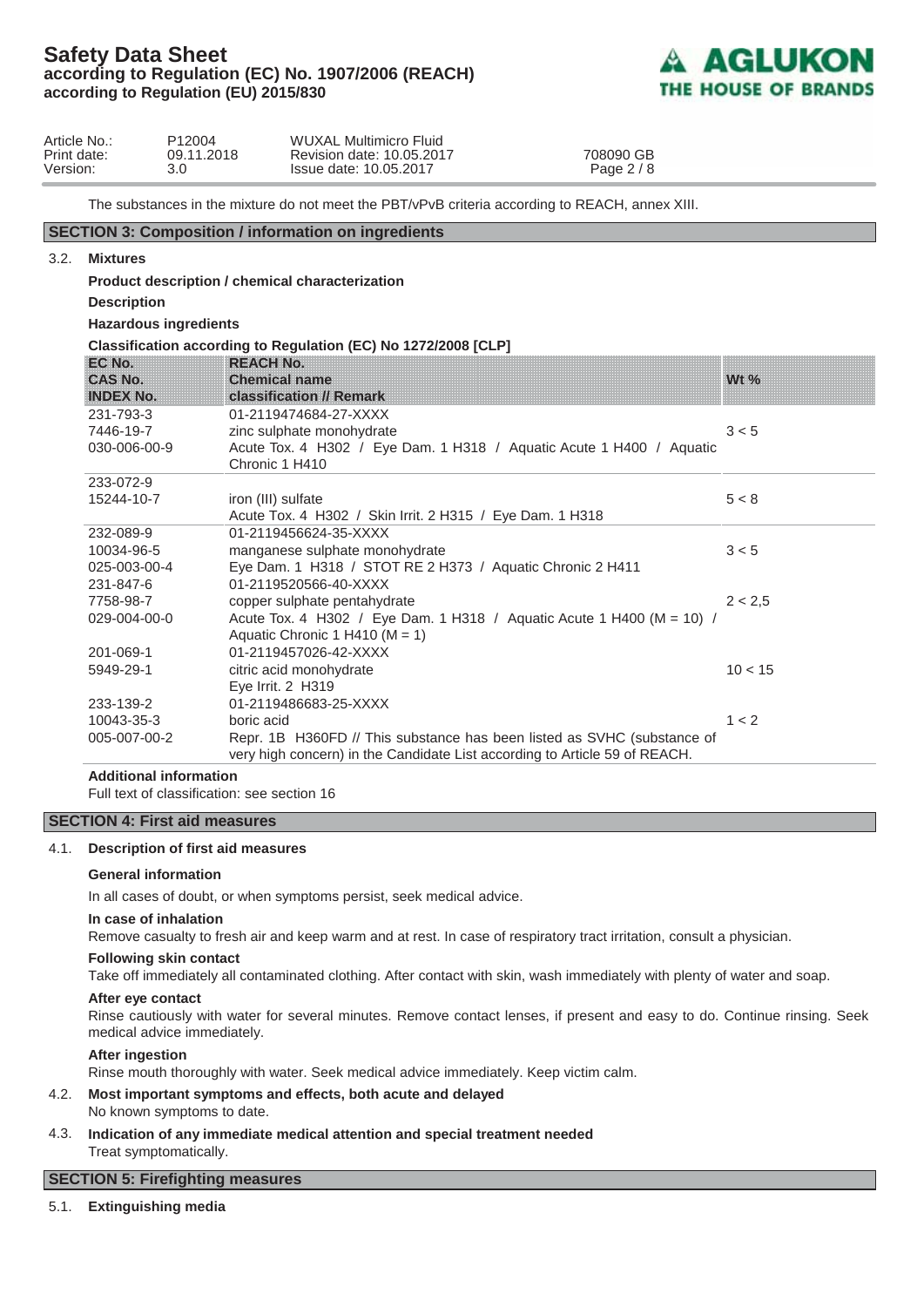

| Article No.: | P <sub>12004</sub> | WUXAL Multimicro Fluid    |  |
|--------------|--------------------|---------------------------|--|
| Print date:  | 09.11.2018         | Revision date: 10.05.2017 |  |
| Version:     | 3.0                | Issue date: 10.05.2017    |  |

08090 GB Page 3 / 8

The product itself does not burn.

## **Suitable extinguishing media:**

Water spray jet, Water mist, carbon dioxide, Powder

**Extinguishing media which must not be used for safety reasons:**

strong water jet

5.2. **Special hazards arising from the substance or mixture** Hazardous combustion products: Sulphur oxides

## 5.3. **Advice for firefighters**

In case of fire: Wear self-contained breathing apparatus. Do not allow water used to extinguish fire to enter drains, ground or waterways.

## **SECTION 6: Accidental release measures**

6.1. **Personal precautions, protective equipment and emergency procedures** Provide adequate ventilation. Personal protection equipment: refer to section 8.

## 6.2. **Environmental precautions**

Do not allow to enter into surface water or drains.

6.3. **Methods and material for containment and cleaning up**

 Isolate leaked material using non-flammable absorption agent (e.g. sand, earth, vermiculit, diatomaceous earth) and collect it for disposal in appropriate containers in accordance with the local regulations (see section 13).

## 6.4. **Reference to other sections**

Observe protective provisions (see section 7 and 8).

## **SECTION 7: Handling and storage**

## 7.1. **Precautions for safe handling**

#### **Advices on safe handling**

Avoid contact with skin, eyes and clothes. When using do not eat, drink or smoke. Personal protection equipment: refer to section 8. Follow the legal protection and safety regulations.

#### **Precautions against fire and explosion:**

No special measures are necessary.

#### 7.2. **Conditions for safe storage, including any incompatibilities**

#### **Requirements for storage rooms and vessels**

Protect from heat and direct sunlight. Keep container tightly closed. Always keep in containers that correspond to the material of the original container.

### **Hints on joint storage**

Do not store together with: Food and feedingstuffs.

#### **Further information on storage conditions**

Take care of instructions on label. Store in a well-ventilated and dry room at temperatures between -5 °C and 40 °C. Store carefully closed containers upright to prevent any leaks.

## 7.3. **Specific end use(s)**

Observe technical data sheet. Observe instructions for use.

## **SECTION 8: Exposure controls/personal protection**

#### 8.1. **Control parameters**

## **Occupational exposure limit values**

not applicable

#### 8.2. **Exposure controls**

Technical measures and the application of suitable work processes have priority over personal protection equipment. See section 7. No additional measures necessary.

## **Occupational exposure controls**

#### **Respiratory protection**

Usually no personal respirative protection necessary.

#### **Hand protection**

For prolonged or repeated handling the following glove material must be used: e.g. NBR (Nitrile rubber).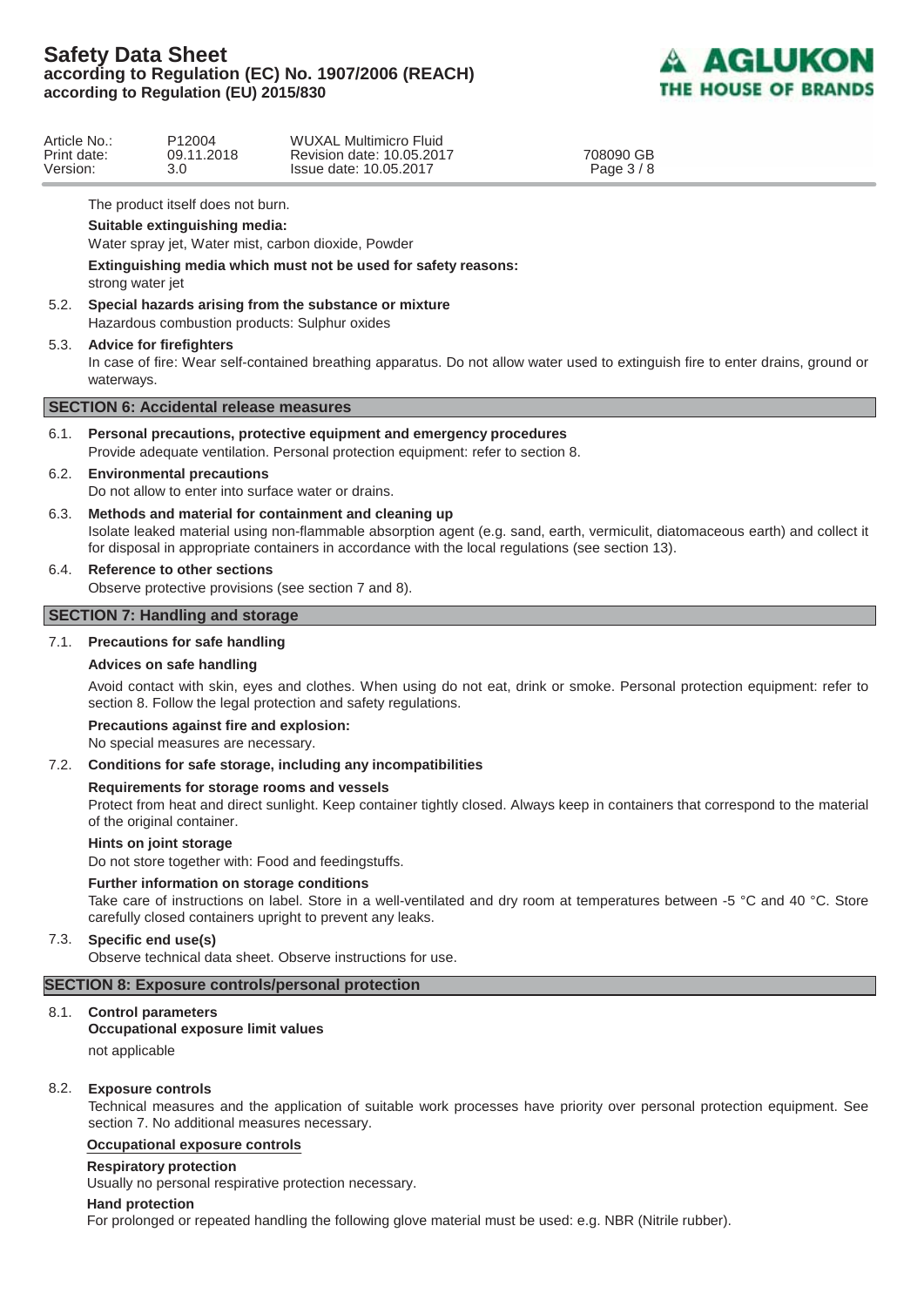

| Article No.: | P12004     | WUXAL Multimicro Fluid    |            |  |
|--------------|------------|---------------------------|------------|--|
| Print date:  | 09.11.2018 | Revision date: 10.05.2017 | 708090 GB  |  |
| Version:     |            | Issue date: 10.05.2017    | Page $4/8$ |  |

Thickness of the glove material: No data available. Breakthrough time (maximum wearing time): No data available.

Observe the instructions and details for use, storage, maintenance and replacement provided by the protective glove manufacturer. Penetration time of glove material depending on intensity and duration of exposure to skin. Recommended glove articles: EN ISO 374.

Barrier creams can help protecting exposed skin areas. In no case should they be used after contact.

#### **Eye protection**

Wear eye glasses with side protection according to EN 166.

#### **Protective measures**

After contact clean skin thoroughly with water and soap or use appropriate cleanser.

#### **Environmental exposure controls**

Do not allow to enter into surface water or drains. See chapter 7. No additional measures necessary.

## **SECTION 9: Physical and chemical properties**

| 9.1. | Information on basic physical and chemical properties                                                           |                                  |
|------|-----------------------------------------------------------------------------------------------------------------|----------------------------------|
|      | Appearance:<br><b>Physical state:</b><br>Colour:                                                                | Liquid<br>green                  |
|      | Odour:                                                                                                          | characteristic                   |
|      | <b>Odour threshold:</b>                                                                                         | not applicable                   |
|      | pH at 20 °C::                                                                                                   | 0,6                              |
|      | <b>Melting point/freezing point:</b>                                                                            | not applicable                   |
|      | Initial boiling point and boiling range:                                                                        | not determined                   |
|      | <b>Flash point:</b>                                                                                             | not applicable                   |
|      | <b>Evaporation rate:</b>                                                                                        | not applicable                   |
|      | Flammability (solid, gas):<br>Burning time (s):                                                                 | not applicable                   |
|      | Upper/lower flammability or explosive limits:<br><b>Lower explosion limit:</b><br><b>Upper explosion limit:</b> | not applicable<br>not applicable |
|      | Vapour pressure at 20 °C::                                                                                      | not applicable                   |
|      | Vapour density:                                                                                                 | not applicable                   |
|      | <b>Relative density:</b><br>Density at 20 °C::                                                                  | $1,32$ g/cm <sup>3</sup>         |
|      | Solubility(ies):<br>Water solubility (g/L) at 20 °C::                                                           | very soluble                     |
|      | Partition coefficient: n-octanol/water:                                                                         | see section 12                   |
|      | Auto-ignition temperature:                                                                                      | not applicable                   |
|      | <b>Decomposition temperature:</b>                                                                               | not applicable                   |
|      | Viscosity at 20 °C::                                                                                            | not determined                   |
|      | <b>Explosive properties:</b>                                                                                    | not applicable                   |
|      | <b>Oxidising properties:</b>                                                                                    | not applicable                   |
| 9.2. | <b>Other information</b>                                                                                        |                                  |
|      | No information available.                                                                                       |                                  |

**SECTION 10: Stability and reactivity**

10.1. **Reactivity**

Stable when applying the recommended regulations for storage and handling. Further information on correct storage: refer to section 7.

#### 10.2. **Chemical stability**

Stable when applying the recommended regulations for storage and handling. Further information on correct storage: refer to section 7.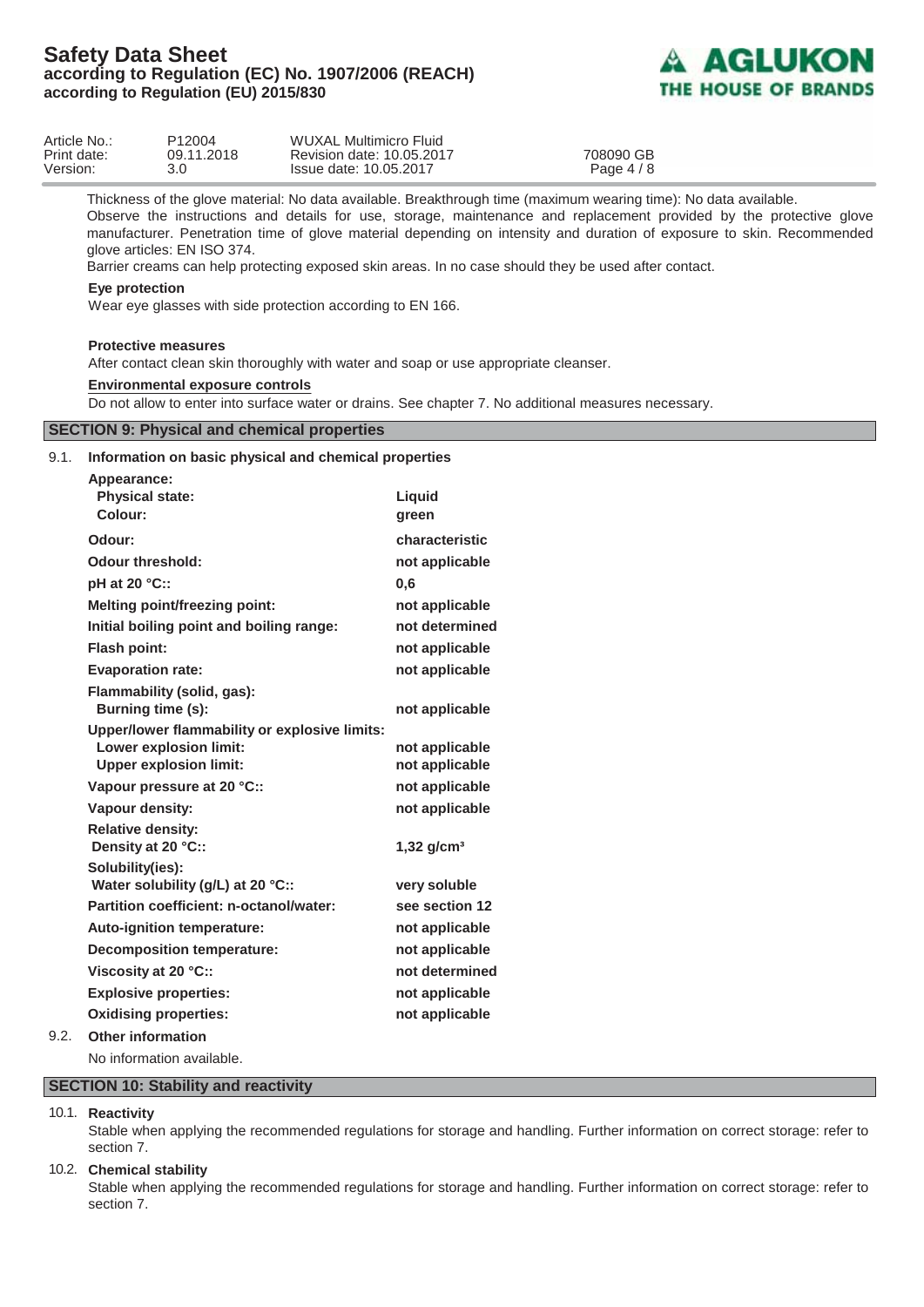

708090 GB Page 5 / 8

| Article No.: | P <sub>12004</sub> | WUXAL Multimicro Fluid    |
|--------------|--------------------|---------------------------|
| Print date:  | 09.11.2018         | Revision date: 10.05.2017 |
| Version:     | 3.0                | Issue date: 10.05.2017    |
|              |                    |                           |

## 10.3. **Possibility of hazardous reactions**

No hazardous reaction when handled and stored according to provisions.

## 10.4. **Conditions to avoid**

Protect from heat and direct sunlight.

- 10.5. **Incompatible materials** Alkali (lye)
- 10.6. **Hazardous decomposition products** Does not decompose when used for intended uses. Hazardous decomposition byproducts may form with exposure to high temperatures: Sulphur oxides

## **SECTION 11: Toxicological information**

 Classification according to Regulation (EC) No 1272/2008 [CLP] No data on preparation itself available.

#### 11.1. **Information on toxicological effects**

#### **Acute toxicity**

WUXAL Multimicro Fluid oral, LD50, Rat: > 2000 mg/kg

zinc sulphate monohydrate oral, LD50, Rat: 1710 mg/kg ; evaluation Harmful if swallowed.

copper sulphate pentahydrate oral, LD50, Rat: 301 mg/kg ; evaluation Harmful if swallowed. Method: OECD 401 eyes: evaluation Causes serious eye damage. Calculation method. Skin: evaluation Causes skin irritation. Calculation method.

#### **skin corrosion/irritation; Serious eye damage/eye irritation**

Causes skin irritation.

Causes serious eye damage.

#### zinc sulphate monohydrate

eyes: evaluation Causes serious eye damage. Method: OECD 405

iron (III) sulfate

eyes: evaluation Causes serious eye damage.

Skin: evaluation Causes skin irritation.

#### citric acid monohydrate

eyes: evaluation Causes serious eye irritation.

#### **Respiratory or skin sensitisation**

Toxicological data are not available.

#### **Specific target organ toxicity**

Toxicological data are not available.

## **Aspiration hazard**

Toxicological data are not available.

#### **Practical experience/human evidence**

No information available.

#### **Overall Assessment on CMR properties**

| EC No.<br><b>CAS No.</b> | <b>Chemical name</b> | <b>Classification according to</b><br><b>Regulation (EC) No 1272/2008</b><br><b>TCLPT</b> |
|--------------------------|----------------------|-------------------------------------------------------------------------------------------|
| 233-139-2<br>10043-35-3  | boric acid           | Repr. 1B                                                                                  |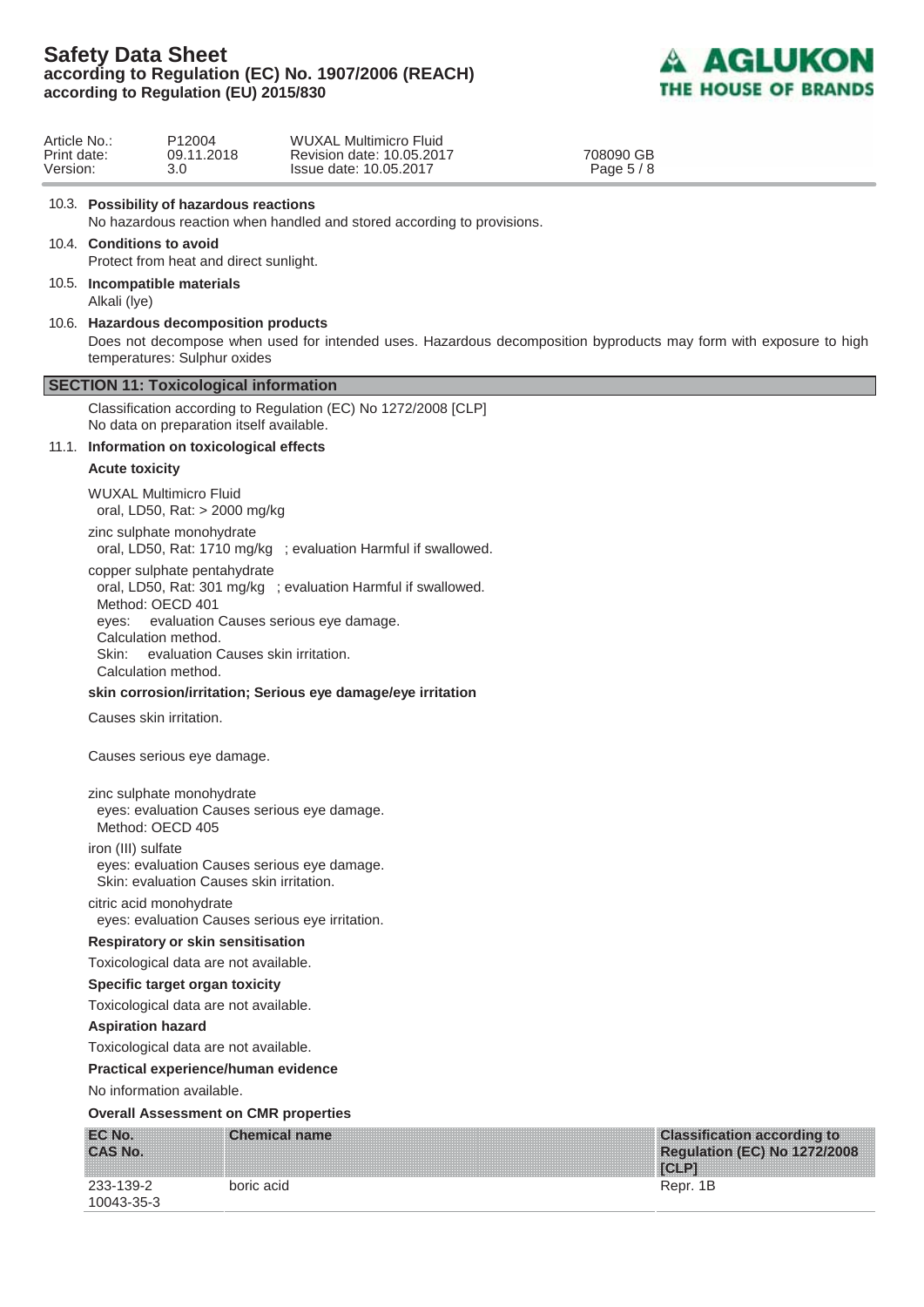

| Article No.: | P <sub>12004</sub> | <b>WUXAL Multimicro Fluid</b> |
|--------------|--------------------|-------------------------------|
| Print date:  | 09.11.2018         | Revision date: 10.05.2017     |
| Version:     | 3.0                | Issue date: 10.05.2017        |

708090 GB Page 6 / 8

#### **Remark**

There is no information available on the preparation itself .

## **SECTION 12: Ecological information**

#### **overall evaluation**

 Classification according to Regulation (EC) No 1272/2008 [CLP] There is no information available on the preparation itself .

#### 12.1. **Toxicity**

:

zinc sulphate monohydrate Daphnia toxicity, EC50, Daphnia magna: 0,56 mg/l (48 h) Algae toxicity, ErC50, Scenedesmus quadricauda: 0,52 mg/l

manganese sulphate monohydrate

Fish toxicity, LC50, Pimephales promelas (fathead minnow): 30,6 mg/l (96 h) Daphnia toxicity, EC50, Daphnia magna: 8,3 mg/l (48 h) Algae toxicity, ErC50, Desmodesmus subspicatus.: 61 mg/l (72 h)

copper sulphate pentahydrate Daphnia toxicity, EC50, Daphnia magna: 0,025 mg/l (48 h)

## **Long-term Ecotoxicity**

Toxic to aquatic life with long lasting effects.

WUXAL Multimicro Fluid Ecotoxicity: evaluation Toxic to aquatic life with long lasting effects. Calculation method.

#### 12.2. **Persistence and degradability**

No data available.

12.3. **Bioaccumulative potential** No data available.

#### **Bioconcentration factor (BCF)**

No data available.

12.4. **Mobility in soil**

No data available.

## 12.5. **Results of PBT and vPvB assessment**

The substances in the mixture do not meet the PBT/vPvB criteria according to REACH, annex XIII.

#### 12.6. **Other adverse effects** No information available.

# **SECTION 13: Disposal considerations**

#### 13.1. **Waste treatment methods**

### **Appropriate disposal / Product**

### **Recommendation**

 Do not allow to enter into surface water or drains. This material and its container must be disposed of in a safe way. Waste disposal according to directive 2008/98/EC, covering waste and dangerous waste.

**List of proposed waste codes/waste designations in accordance with EWC**

020108\* Agrochemical waste containing hazardous substances

#### **packaging**

#### **Recommendation**

Non-contaminated packages may be recycled. Vessels not properly emptied are special waste.

## **SECTION 14: Transport information**

## 14.1. **UN number**

UN 1760

# 14.2. **UN proper shipping name**

Land transport (ADR/RID): Corrosive liquid, n.o.s.

(IRON(III) SULPHATE)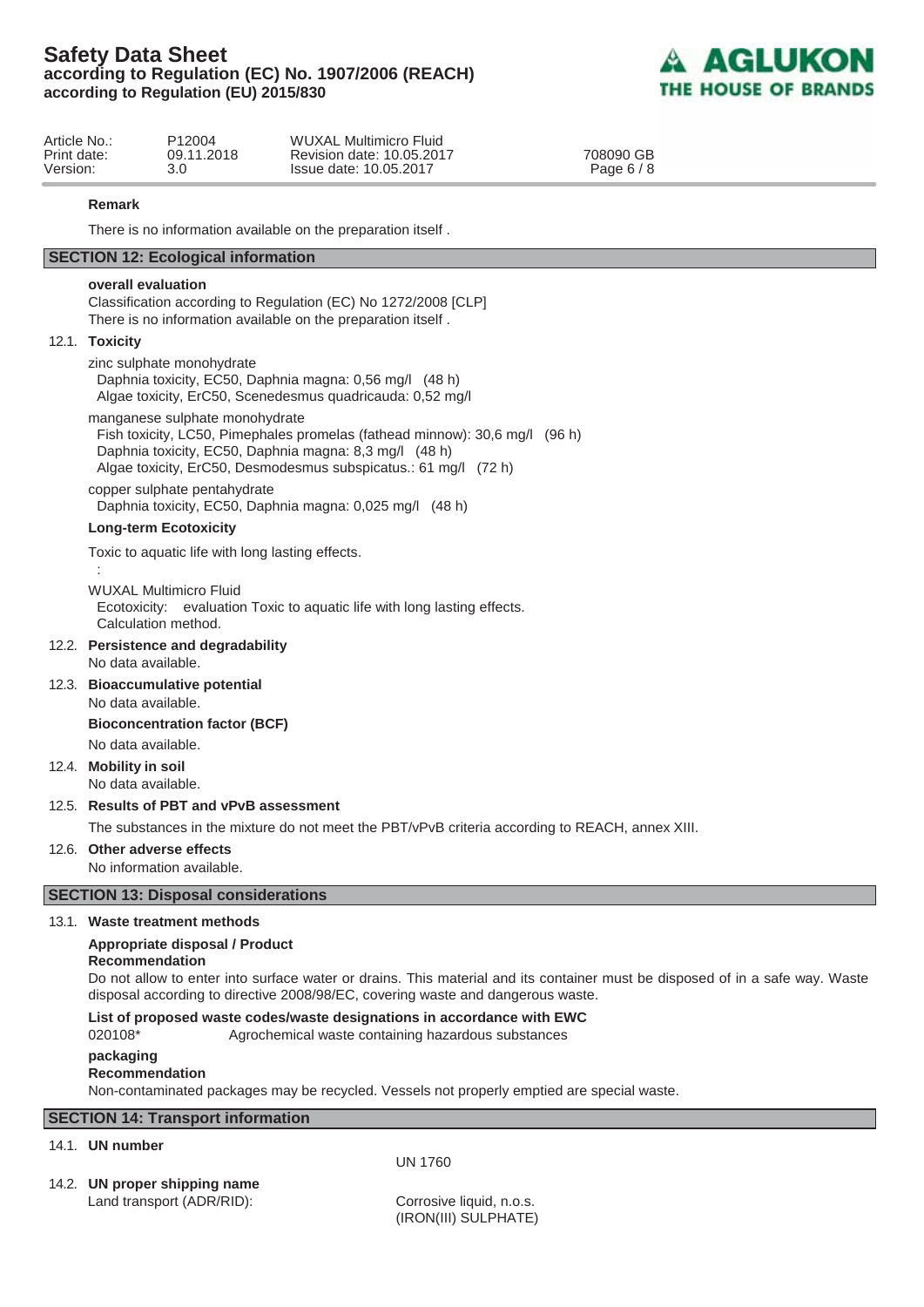

| Article No.:<br>Print date:<br>Version: |                                                                                                                                                                                                             | P12004<br>09.11.2018<br>3.0         | <b>WUXAL Multimicro Fluid</b><br>Revision date: 10.05.2017<br>Issue date: 10.05.2017 |                                                  |  | 708090 GB<br>Page 7/8                                                   |
|-----------------------------------------|-------------------------------------------------------------------------------------------------------------------------------------------------------------------------------------------------------------|-------------------------------------|--------------------------------------------------------------------------------------|--------------------------------------------------|--|-------------------------------------------------------------------------|
|                                         | Sea transport (IMDG):                                                                                                                                                                                       |                                     |                                                                                      | CORROSIVE LIQUID, N.O.S.<br>(IRON(III) SULPHATE) |  |                                                                         |
|                                         |                                                                                                                                                                                                             | Air transport (ICAO-TI / IATA-DGR): |                                                                                      | Corrosive liquid, n.o.s.<br>(IRON(III) SULPHATE) |  |                                                                         |
|                                         |                                                                                                                                                                                                             | 14.3. Transport hazard class(es)    |                                                                                      | 8                                                |  |                                                                         |
|                                         | 14.4. Packing group                                                                                                                                                                                         |                                     |                                                                                      | $\mathbf{III}$                                   |  |                                                                         |
|                                         |                                                                                                                                                                                                             | 14.5. Environmental hazards         |                                                                                      |                                                  |  |                                                                         |
|                                         |                                                                                                                                                                                                             | Land transport (ADR/RID)            |                                                                                      | <b>UMWELTGEFÄHRDEND</b>                          |  |                                                                         |
|                                         | Marine pollutant                                                                                                                                                                                            |                                     | p / COPPER SULPHATE                                                                  |                                                  |  |                                                                         |
|                                         |                                                                                                                                                                                                             | 14.6. Special precautions for user  |                                                                                      |                                                  |  |                                                                         |
|                                         | Transport always in closed, upright and safe containers. Make sure that persons transporting the product know what to do in<br>case of an accident or leakage.<br>Advices on safe handling: see parts 6 - 8 |                                     |                                                                                      |                                                  |  |                                                                         |
|                                         | <b>Further information</b>                                                                                                                                                                                  |                                     |                                                                                      |                                                  |  |                                                                         |
|                                         |                                                                                                                                                                                                             | <b>Land transport (ADR/RID)</b>     |                                                                                      |                                                  |  |                                                                         |
|                                         | tunnel restriction code                                                                                                                                                                                     |                                     |                                                                                      | E                                                |  |                                                                         |
|                                         | Sea transport (IMDG)                                                                                                                                                                                        |                                     |                                                                                      |                                                  |  |                                                                         |
|                                         | EmS-No.                                                                                                                                                                                                     |                                     |                                                                                      | $F-A. S-B$                                       |  |                                                                         |
|                                         | Segregation group                                                                                                                                                                                           |                                     |                                                                                      | their organometallic compounds)                  |  | IMDG Code segregation group 7 - heavy metals and their salts (including |
|                                         | in packages $\leq$ 5 litres                                                                                                                                                                                 |                                     |                                                                                      | not restricted 2.10.2.7                          |  |                                                                         |
|                                         |                                                                                                                                                                                                             | Air transport (ICAO-TI / IATA-DGR)  |                                                                                      |                                                  |  |                                                                         |

## 14.7. **Transport in bulk according to Annex II of Marpol and the IBC Code**

Not applicable.

## **SECTION 15: Regulatory information**

#### 15.1. **Safety, health and environmental regulations/legislation specific for the substance or mixture**

#### **EU legislation**

#### REACH

SVHC/candidate list: boric acid List of substances of very high concern (SVHC) from which the substances to be included in Annex XIV of the REACH Regulation (list of substances subject to authorisation) are selected. The candidate list is established in accordance with Article 59 of the REACH Regulation.

#### **Directive 2010/75/EU on industrial emissions**

VOC-value (in g/L): 0,000

## **National regulations**

#### **Restrictions of occupation**

Observe employment restrictions under the Maternity Protection Directive (92/85/EEC) for expectant or nursing mothers. Observe restrictions to employment for juvenils according to the 'juvenile work protection guideline' (94/33/EC).

## 15.2. **Chemical Safety Assessment**

#### **For the following substances of this preparation a chemical safety assessment has been carried out:**

| EC No.<br><b>CAS No.</b> | <b>Chemical name</b>         | <b>REACH No.</b>      |
|--------------------------|------------------------------|-----------------------|
| 231-847-6<br>7758-98-7   | copper sulphate pentahydrate | 01-2119520566-40-XXXX |
| 233-139-2<br>10043-35-3  | boric acid                   | 01-2119486683-25-XXXX |

## **SECTION 16: Other information**

### **Full text of classification in section 3:**

| Acute Tox, $4/$ H302 | Acute toxicity (oral)             | Harmful if swallowed.      |
|----------------------|-----------------------------------|----------------------------|
| Eye Dam. 1 / H318    | Serious eye damage/eye irritation | Causes serious eye damage. |